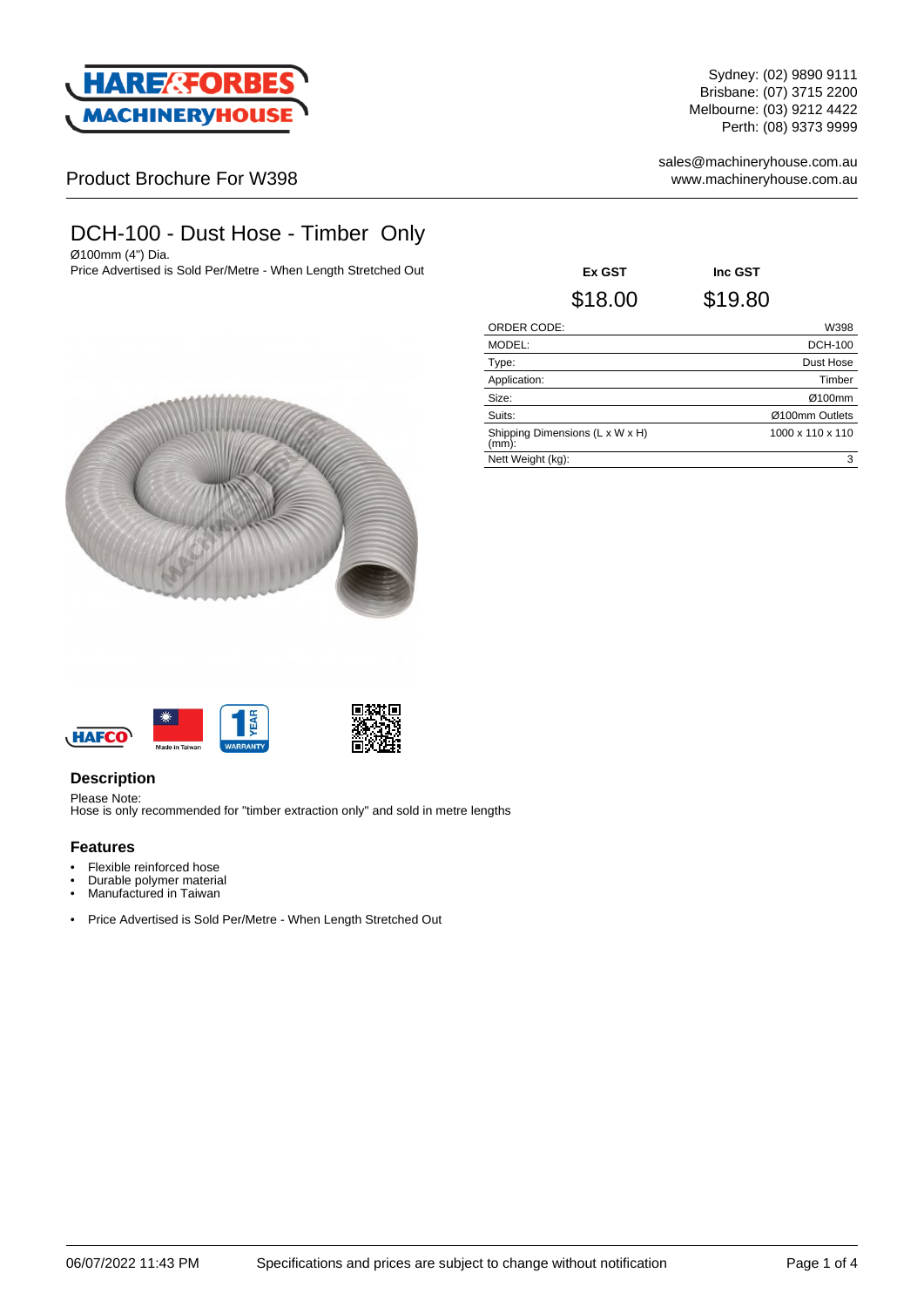

# Product Brochure For W398

Sydney: (02) 9890 9111 Brisbane: (07) 3715 2200 Melbourne: (03) 9212 4422 Perth: (08) 9373 9999

sales@machineryhouse.com.au www.machineryhouse.com.au

### **Recommended Accessories**

W344 Wood Dust Accessory Kit W3985 Dust Hose - Timber Only W398A Dust Hose - Timber Only

W322A Flame Retardant Dust Hose - Metal or Timber









W3405 Dust Hose Clamp

W340 Dust Hose Clamp



W334A Dust Hose Stepped Reducer

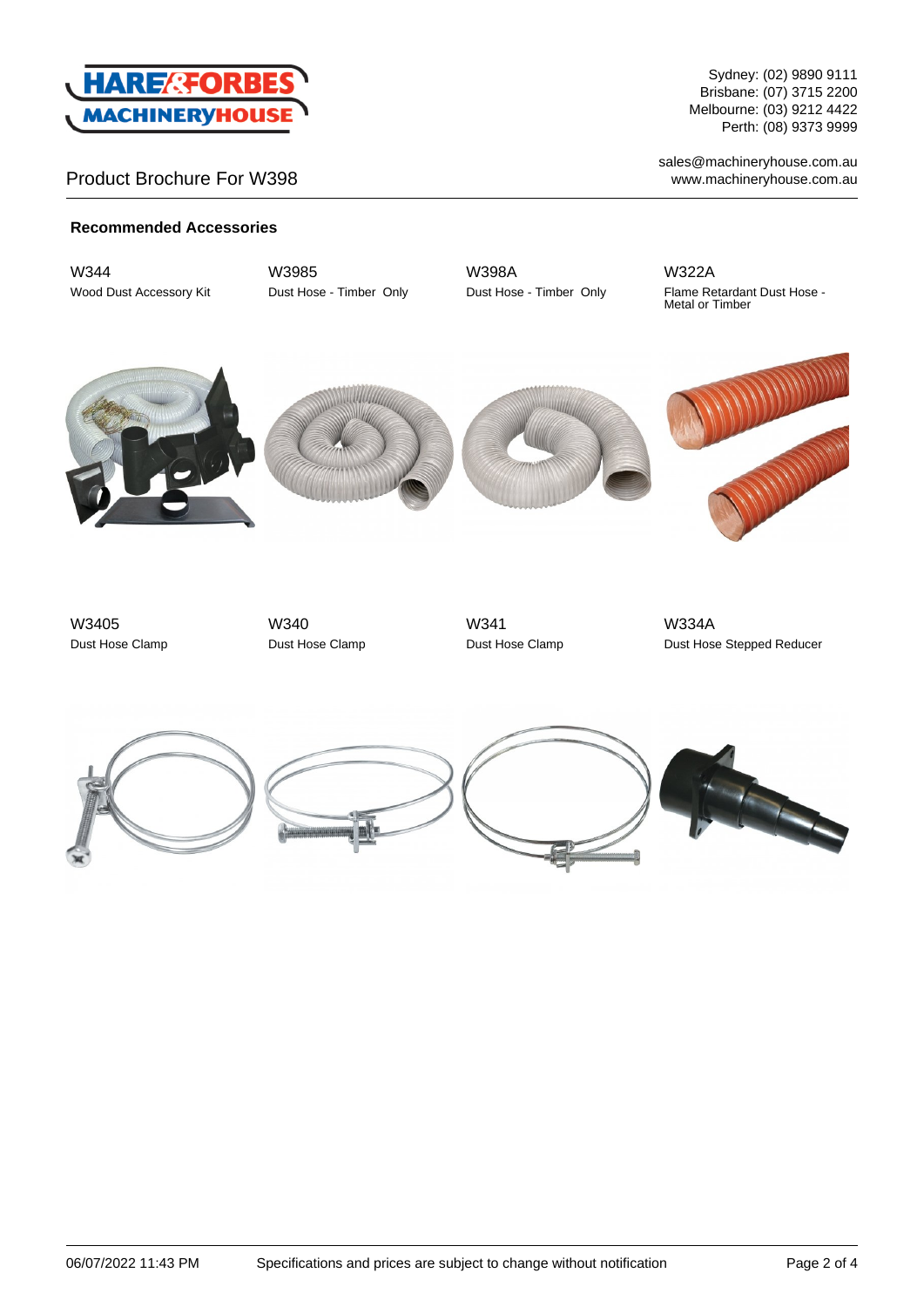

Product Brochure For W398

W3346 Dust Hose Stepped Reducer W334B Dust Hose Joiner W3395 Quick Connect Adaptor

W333 Dust Hose Reducer









W335 Dust Hose Shut Off Valve

W336 Dust Hose Elbow

W337 Dust Hose Y Adaptor

W3375 Dust Hose Y Adaptor



W334 Dust Hose Reducer

W338 Dust Hose Universal Dust Hood W339 Dust Hose Floor Sweeper Attachment

W338A Wood Lathe - Dust Chute Hood









sales@machineryhouse.com.au www.machineryhouse.com.au